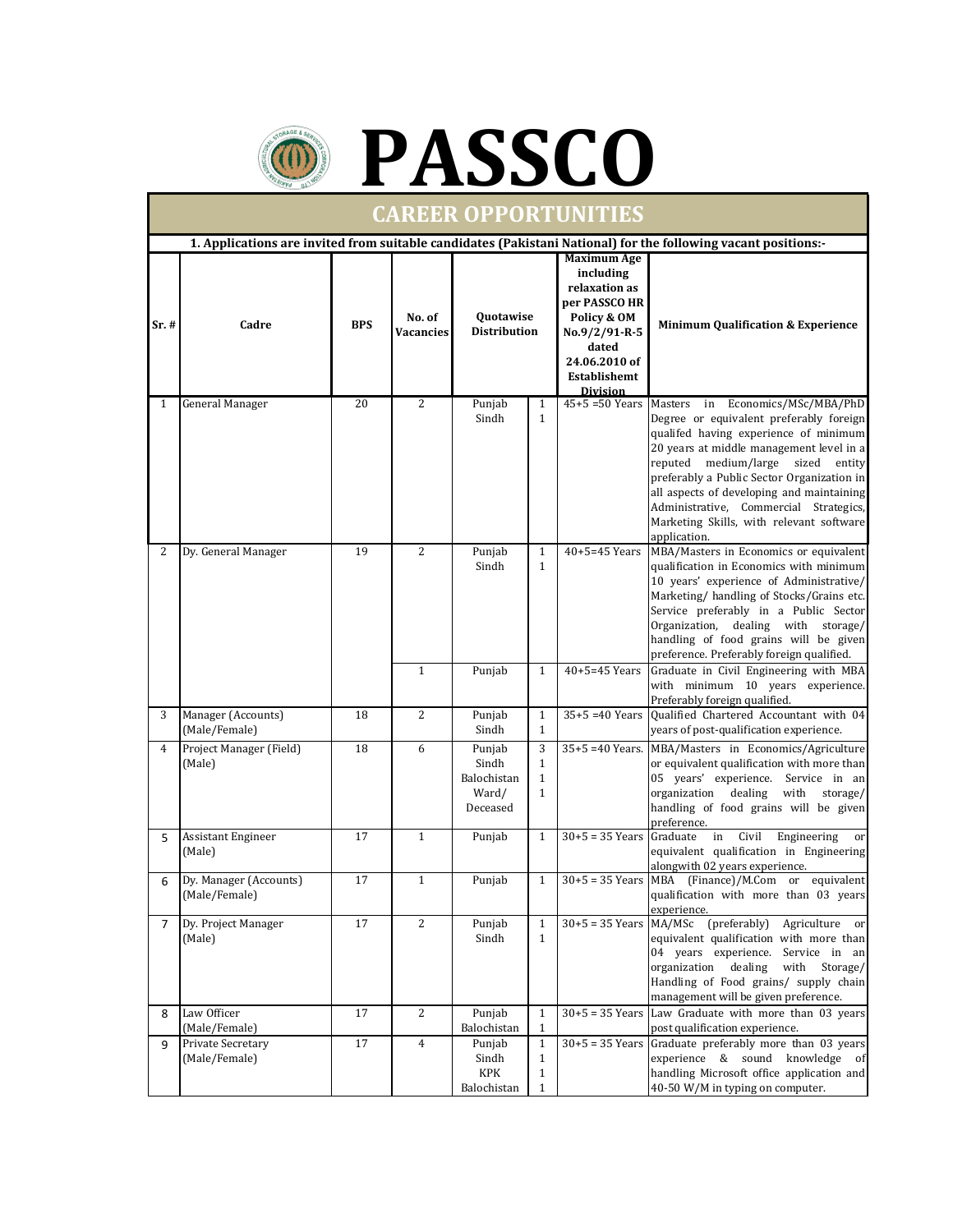| 10                    | Superintendent<br>(Male/Female)     | 16             | $\overline{2}$ | Punjab<br>Sindh        | $\mathbf{1}$<br>$\mathbf{1}$ |                        | $28+5=33$ Years Graduate with 06 years experience in<br>Administration/Establishment. |
|-----------------------|-------------------------------------|----------------|----------------|------------------------|------------------------------|------------------------|---------------------------------------------------------------------------------------|
| 11                    | <b>Accounts Officer</b>             | 16             | $\overline{2}$ | Punjab                 | $\mathbf{1}$                 | 28+5=33 Years          | BSc (Accounting & Finance)/ B.Com or                                                  |
|                       | (Male/Female)                       |                |                | Sindh                  | $\mathbf{1}$                 |                        | equivalent qualification with more than                                               |
|                       |                                     |                |                |                        |                              |                        | 03 years experience in accounts.                                                      |
| 12                    | Purchase Officer                    | 16             | $\overline{4}$ | Punjab                 | $\mathbf{1}$                 | 28+5=33 Years          | MBA / BSc (Agriculture) or equivalent                                                 |
|                       | (Male)                              |                |                | Sindh                  | $\mathbf{1}$                 |                        | qualification with 03 years experience in                                             |
|                       |                                     |                |                | <b>KPK</b>             | $\mathbf{1}$                 |                        | related field.                                                                        |
|                       |                                     |                |                | Balochistan            | 1                            |                        |                                                                                       |
| 13                    | Sub-Divisional Officer              | 16             | $\mathbf{1}$   | Punjab                 | $\mathbf{1}$                 | 28+5=33 Years          | BSc Engineering or Diploma with 03 years                                              |
|                       |                                     |                |                |                        |                              |                        | experience                                                                            |
|                       |                                     | Sub-Total :-   |                |                        | 32                           |                        |                                                                                       |
| 14                    | Assistant                           | 15             | 3              | Punjab                 | 2                            | $25+5=30$              | Graduate or equivalent qualification with<br>05 years experience and 40-50 WPM in     |
|                       | (Male/Female)                       |                |                | Sindh                  | $\mathbf{1}$                 | Years                  |                                                                                       |
|                       |                                     |                |                |                        |                              |                        | typing on Computer (knowledge of MS<br>Office is mandatory).                          |
|                       |                                     |                |                |                        |                              |                        |                                                                                       |
| 15                    | Assistant System Operator           | 14             | $\mathbf{1}$   | Punjab                 | $\mathbf{1}$                 | $25 + 5 = 30$          | in Computer<br>Science<br>Bachelor<br>or                                              |
|                       | (Male/Female)                       |                |                |                        |                              | Years                  | equivalent qualification alongwith 02<br>years experience.                            |
|                       | Assistant Network Operator          | 14             | $\mathbf{1}$   | Punjab                 | $\mathbf{1}$                 | $25 + 5 = 30$          | Bachelor in Computer Science<br>or                                                    |
| 16                    | (Male/Female)                       |                |                |                        |                              | Years                  | equivalent qualification alongwith 02                                                 |
|                       |                                     |                |                |                        |                              |                        | years experience.                                                                     |
| 17                    | Accountant                          | 14             | $\overline{4}$ | Punjab                 | $\overline{c}$               | $25 + 5 = 30$          | B.Com or equivalent qualification with                                                |
|                       | (Male/Female)                       |                |                | Sindh                  | $\mathbf{1}$                 | Years                  | more than 03 years experience in                                                      |
|                       |                                     |                |                | <b>KPK</b>             | $\mathbf{1}$                 |                        | Accounts.                                                                             |
| 18                    | Purchase Inspector                  | 14             | 16             | Merit                  | $\mathbf{1}$                 | $25 + 5 = 30$          | MBA / BSc Agriculture or BA or equivalent                                             |
|                       | (Male)                              |                |                | Punjab                 | 5                            | Years                  | qualification with experience of more than                                            |
|                       |                                     |                |                | Sindh                  | 2                            |                        | 02 years in supply chain management and                                               |
|                       |                                     |                |                | <b>KPK</b>             | 2                            |                        | sale/purchase.                                                                        |
|                       |                                     |                |                | Balochistan            | 3                            |                        |                                                                                       |
|                       |                                     |                |                | Minorities             | $\mathbf{1}$                 |                        |                                                                                       |
|                       |                                     |                |                | Ward/<br>Deceased      | 2                            |                        |                                                                                       |
|                       | Senior Clerk                        | 11             | $\overline{2}$ | Punjab                 | $\mathbf{1}$                 | $25 + 5 = 30$          | BA with Computer skill and typing speed                                               |
| 19                    | (Male/Female)                       |                |                | Sindh                  | $\mathbf{1}$                 | Years                  | of 45 WPM alongwith 03 years experience.                                              |
|                       |                                     |                |                |                        |                              |                        | (Knowledge of MS Office)                                                              |
| 20                    | Sub-Accountant                      | 11             | 3              | Punjab                 | $\overline{c}$               | $25 + 5 = 30$          | B.Com/Graduate<br><sub>or</sub><br>equivalent                                         |
|                       | (Male/Female)                       |                |                | Sindh                  | $\mathbf{1}$                 | Years                  | qualification with more than 02 years                                                 |
|                       |                                     |                |                |                        |                              |                        | experience in Accounts.                                                               |
| 21                    | Sub-Engineer                        | 11             | $1\,$          | Punjab                 | $\mathbf{1}$                 | $25+5=30$              | Diploma in Associate<br>Engineer<br>or                                                |
|                       | (Male)                              |                |                |                        |                              | Years                  | equivalent<br>qualification<br>from<br>any                                            |
|                       |                                     |                |                |                        |                              |                        | recognized Technical Institute with more                                              |
|                       |                                     |                |                |                        |                              |                        | than 01 year experience.                                                              |
| 22                    | Tele/Fax Operator                   | 9              | $\overline{4}$ | Punjab                 | $\overline{c}$               | $25 + 5 = 30$          | FA with considerable experience to handle                                             |
|                       | (Male/Female)                       |                |                | Sindh                  | $\mathbf{1}$                 | Years                  | Digital PABX and Fax Machine.                                                         |
|                       | 23 Junior Clerk                     |                |                | <b>KPK</b>             | $\mathbf{1}$                 |                        |                                                                                       |
|                       |                                     | 9              | 2              | Punjab                 | $\mathbf{1}$                 | $25 + 5 = 30$<br>Years | FA with Computer Skill and typing speed                                               |
|                       | (Male/Female)                       |                |                | Sindh                  | $\mathbf{1}$                 |                        | of 30 WPM alongwith 02 years experience.                                              |
| 24                    | <b>Assistant Security Inspector</b> | $\overline{7}$ | $\overline{2}$ | Punjab                 | $\mathbf{1}$                 | $25 + 5 = 30$          | Matric or equivalent qualification with                                               |
|                       | (Male)                              |                |                | Sindh                  | $\mathbf{1}$                 | Years                  | more than 15 years experience of service                                              |
|                       |                                     |                |                |                        |                              |                        | in Pakistan Army, Rangers or Police                                                   |
|                       |                                     |                |                |                        |                              |                        | preferable<br>Hawaldar<br>retired<br>from                                             |
|                       |                                     |                |                |                        |                              |                        | Army/Police/CSO Officials.                                                            |
| 25                    | Assistant Purchase Inspector        | $\overline{7}$ | 53             | Merit                  | 3                            | $25 + 5 = 30$          | FA/FSc or equivalent qualification with                                               |
|                       | (Male)                              |                |                | Punjab                 | 19                           | Years                  | more than 02 years experience of sales/                                               |
|                       |                                     |                |                | Sindh                  | 8                            |                        | purchase / storage in Field of food grains.                                           |
|                       |                                     |                |                | <b>KPK</b>             | 5                            |                        |                                                                                       |
|                       |                                     |                |                | Balochistan<br>ex-FATA | 6<br>1                       |                        |                                                                                       |
|                       |                                     |                |                | GB                     | 1                            |                        |                                                                                       |
|                       |                                     |                |                | AJK                    | 1                            |                        |                                                                                       |
|                       |                                     |                |                | Disabled               | $\mathbf{1}$                 |                        |                                                                                       |
|                       |                                     |                |                | Minorities             | 3                            |                        |                                                                                       |
|                       |                                     |                |                | Ward/                  | 5                            |                        |                                                                                       |
|                       |                                     |                |                | Deceased               |                              |                        |                                                                                       |
| Sub-Total :-          |                                     |                |                |                        |                              |                        |                                                                                       |
| <b>Grand Total :-</b> |                                     |                |                |                        |                              |                        |                                                                                       |